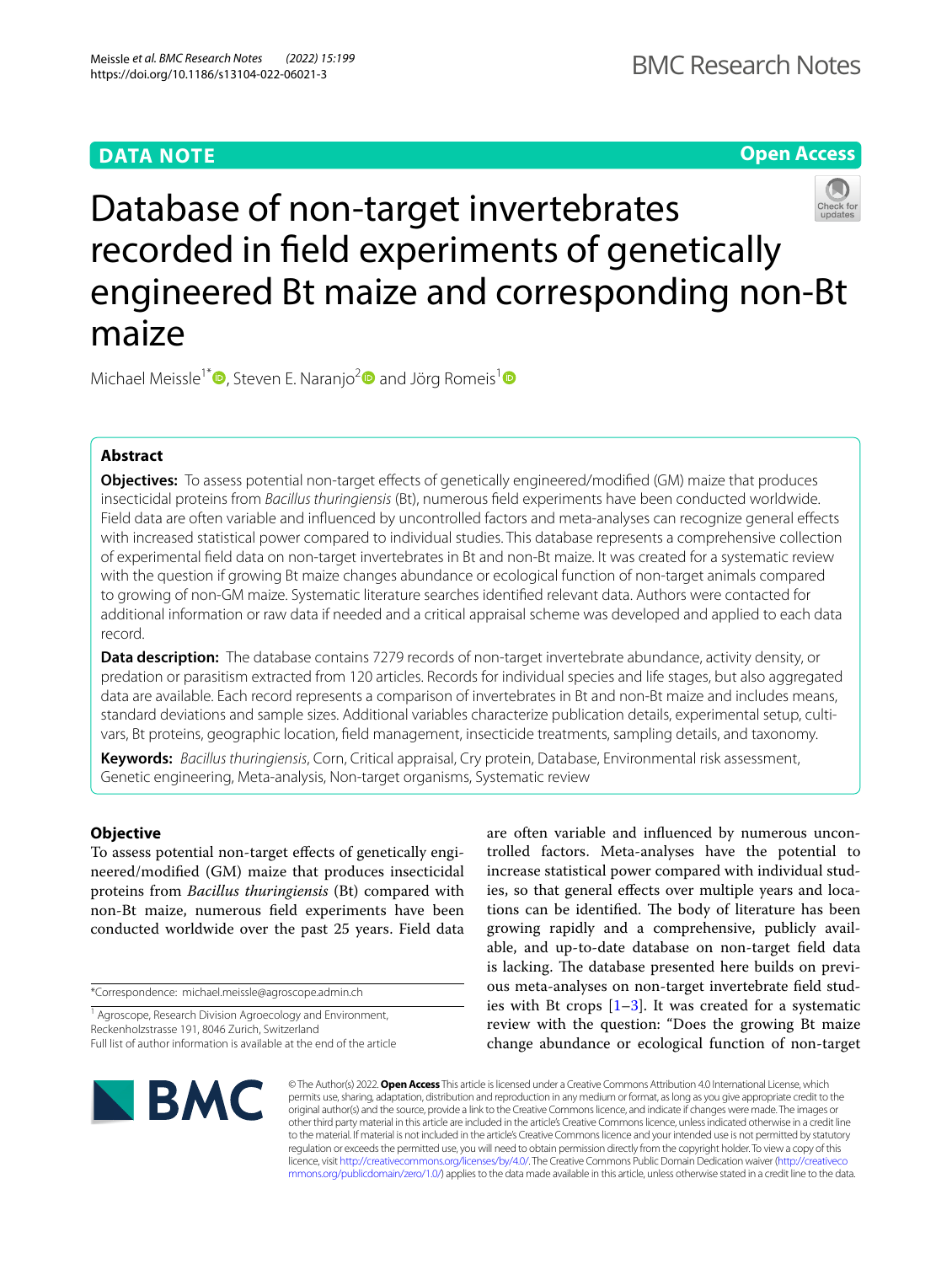animals compared to the growing of non-GM maize?"  $[4, 5]$  $[4, 5]$  $[4, 5]$  $[4, 5]$  The review was conducted within the EU project GRACE (GMO Risk Assessment and Communication of Evidence) [[6\]](#page-2-4). It is limited to Bt maize because the most non-target feld data are available for this widely grown crop. The systematic review followed the guidelines of the Collaboration for Environmental Evidence [[7\]](#page-2-5). Literature published until August 2019 was searched systematically in multiple bibliographic databases, websites, and reference sections of reviews with defned search terms to identify relevant data. References were screened according to a set of inclusion criteria. Authors were contacted for additional information or raw data if the published information was insufficient. A critical appraisal scheme for non-target feld data of GM crops was developed and applied to each record in the database. The database has been used as a basis for a range of meta-analyses, including analyses on diferent non-target taxa and functional groups, diferent types of Bt maize (Coleoptera-active, Lepidoptera-active, or stacks), and diferent insecticide treatments (in particular pyrethroids) [\[5](#page-2-3)].

## **Data description**

The database contains records of non-target invertebrates collected within Bt and non-Bt maize felds or plots (Table [1](#page-1-0), data file 1  $[8]$  $[8]$ ). Data were derived from replicated field experiments. The measured outcome was either abundance, activity density, or predation or parasitism rate. Each record represents a comparison between Bt and non-Bt plots or felds and contains the seasonal means of a particular taxon with a measure of variation (SD) and sample size (N) for each type of maize. Comparisons involved Bt vs. non-Bt maize either untreated or treated with the same insecticides, and untreated Bt maize vs. insecticide-treated non-Bt maize.

In addition to the quantitative response data, a range of descriptive variables characterize each record (Table [1](#page-1-0), data file 2  $[8]$ ). Publication details include the source of data, peer-review status, authors, affiliations and funding. Experiments (data from one location and one year) are described by the cultivar and Bt proteins, geographic information, experimental design, feld management, and insecticide treatments. Details on the sampling method and interval as well as on the recorded taxon, life stage, and functional group are provided. Further information on data extraction, calculations, and the response variable is given.

In many cases, multiple records are available that represent diferent taxonomic levels or diferent life stages of a taxon. For example, records on species level as well as aggregated records on family or order level have been created. Means generally represent seasonal means of one year and the SDs are based on the number of replicated plots or felds. If data were not available in the desired format, approximations were used whenever possible (e.g., averaged means and SDs over individual sampling dates to obtain a seasonal mean). In some experiments multiple Bt maize lines were compared to the same non-Bt control. In those cases, the database contains separate records for each Bt line while the data for the non-Bt line are used repeatedly.

Critical appraisal was applied to each record in the database (Table [1,](#page-1-0) data file 3  $[8]$  $[8]$ ). The different appraisal criteria include 16 questions to assess both internal validity (risk of bias) and external validity (the degree to which the records are appropriate or applicable for answering the review question). Three answer categories were defned: low, medium, and high validity. When information was unavailable, the record was fagged "unreported". For each criterion, a decision was made if unreported information should be treated as low, medium, or high for the selection of records for meta-analyses, depending on the likelihood that the lack of information reduces validity. For each question, clear cut off values were defned to ensure transparency, consistency, and reproducibility of the judgement.

The database contains 7279 records from 233 experi-ments and [1](#page-1-0)20 articles (Table 1, data file 1  $[8]$  $[8]$ ). The field experiments were performed between 1994 and 2017. In 61% of the records in the database, invertebrates were recorded in Bt and non-Bt maize without insecticide treatment and in 8% of the records, Bt and non-Bt maize received the same insecticide treatment. In 31% of the records invertebrates in untreated Bt maize were compared to those in insecticide-treated non-Bt maize.

<span id="page-1-0"></span>

| <b>Table 1</b> Overview of data files/data sets |  |
|-------------------------------------------------|--|
|-------------------------------------------------|--|

| Label       | Name of data file/data set                        | File types (file extension)     | Data repository and identifier (DOI or accession<br>number) |
|-------------|---------------------------------------------------|---------------------------------|-------------------------------------------------------------|
|             |                                                   |                                 |                                                             |
| Data file 2 | List and definitions of variables in the database | docx file (Microsoft Word 2016) | Dryad (https://doi.org/10.5061/dryad.3j9kd51jq) [8]         |
| Data file 3 | Critical appraisal questions and answer options   | docx file (Microsoft Word 2016) | Zenodo (https://doi.org/10.5281/zenodo.65170<br>$33)$ [9]   |